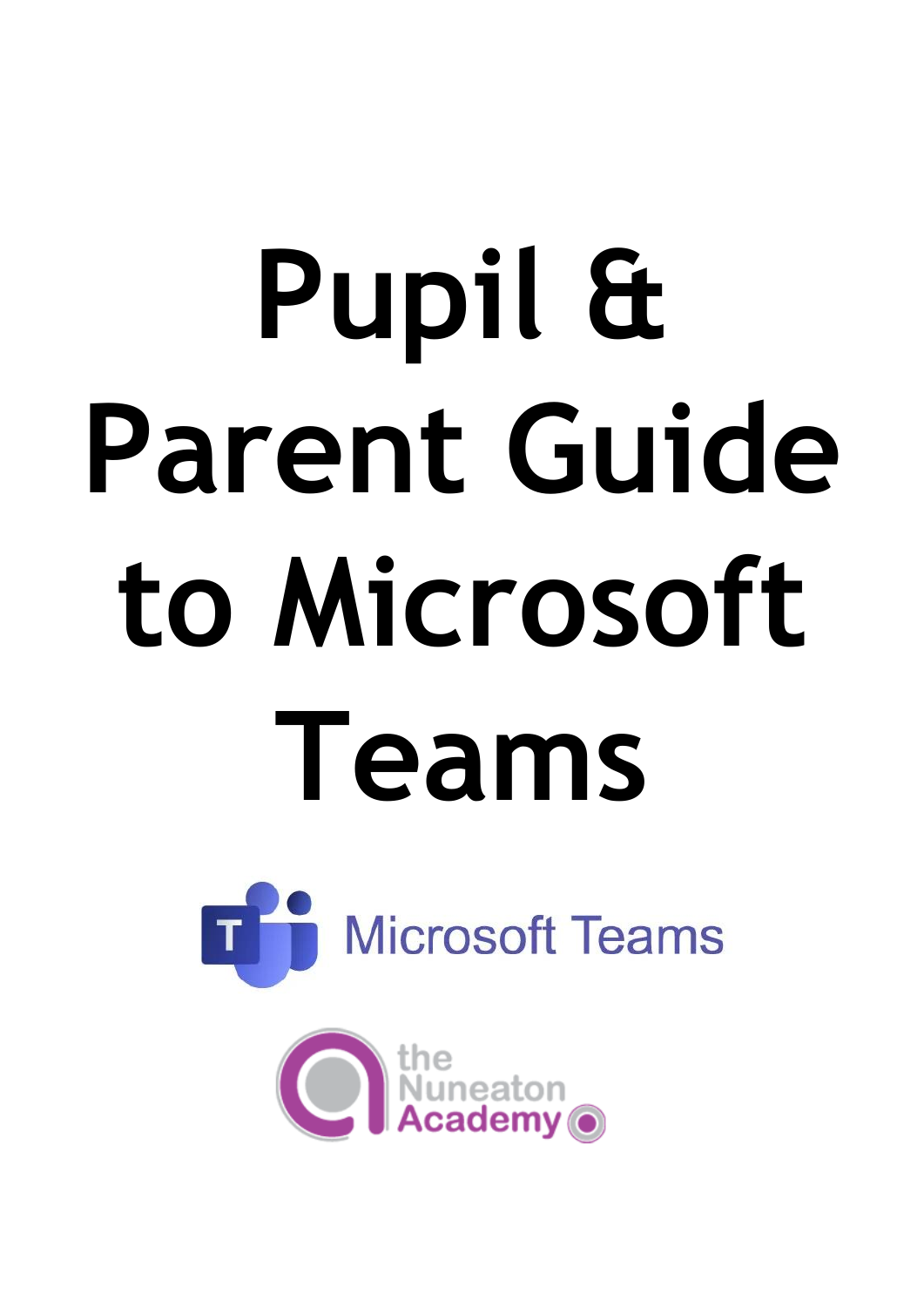## **Teams – How to Login**



TN(Year the pupil started the school, first two letters of firs[tname.lastname\)@stumidlandat.co.uk](mailto:name.lastname@stumidlandat.co.uk)

For example **TN13si.trout@stumidlandat.co.uk**

Once you have logged in, you will see the screen below

| Click on the Teams icon             |                      |                 |                           |             |                 |            |       |                   |      |                       |
|-------------------------------------|----------------------|-----------------|---------------------------|-------------|-----------------|------------|-------|-------------------|------|-----------------------|
| Apps                                |                      |                 |                           |             |                 |            |       |                   |      | Install Office $\vee$ |
| 0                                   |                      | $\vert W \vert$ | $\mathbf{x}$ $\mathbf{r}$ | $P_{\perp}$ | $N_{\parallel}$ | \$         | Ŵ     | N <sub>2</sub>    | S    | <b>E</b> g            |
| Outlook                             | OneDrive             | Word            | Excel                     | PowerPoint  | OneNote         | SharePoint | Teams | Class<br>Notebook | Sway | Forms                 |
| $\beta^{\text{R}}$                  | <b>N<sub>B</sub></b> | 蔮               |                           |             |                 |            |       |                   |      |                       |
| People                              | Staff<br>Notebook    | Calendar        |                           |             |                 |            |       |                   |      |                       |
| Explore all your apps $\rightarrow$ |                      |                 |                           |             |                 |            |       |                   |      |                       |

You now need to use the codes given to you to join all of your classes. Use the instructions below to do this.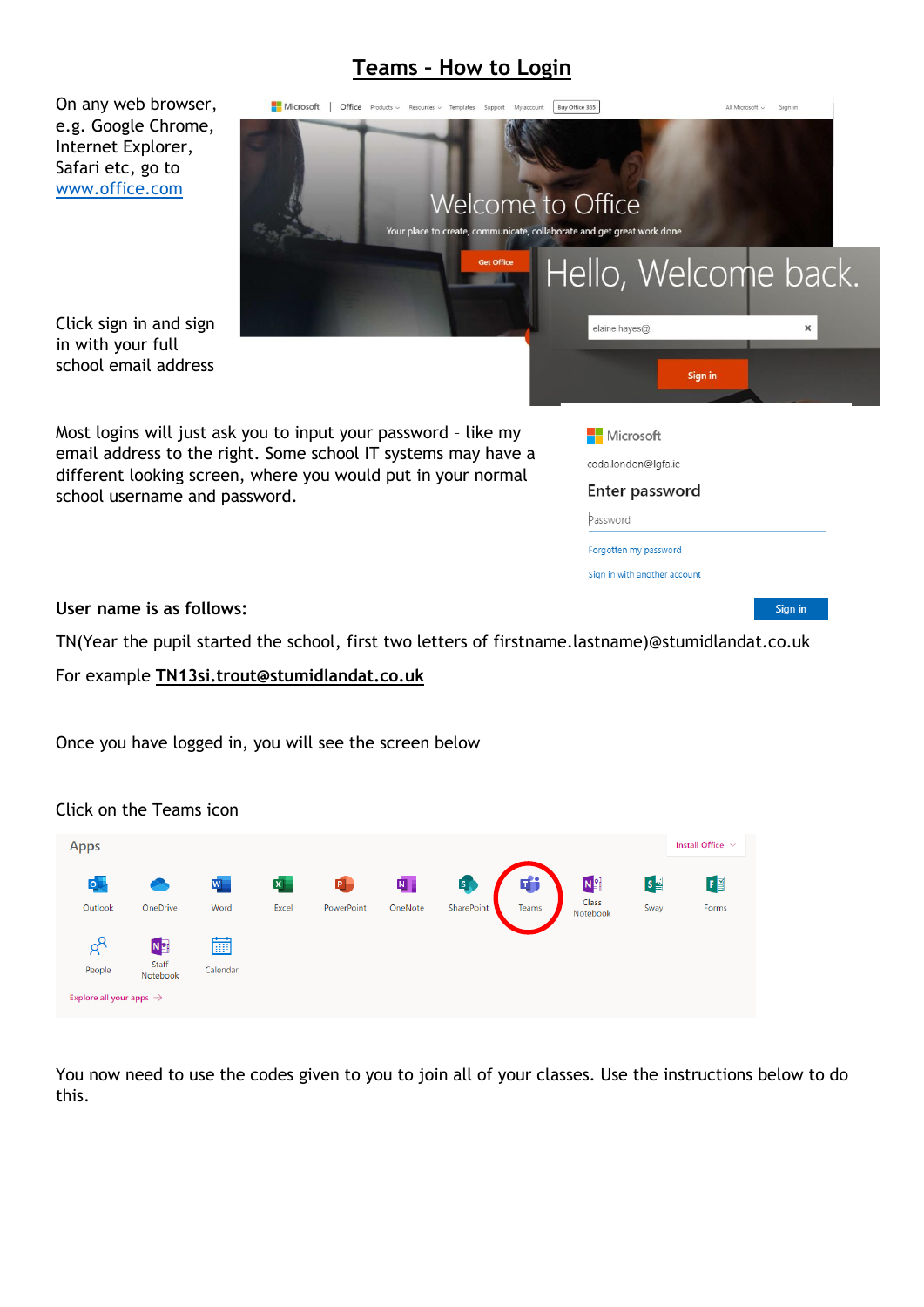#### **Teams – Joining Live Lessons**

**You will need to make sure you join the correct team based on your year group**.

**Year 7 - mhpoltx Year 8 - fl39sn9 Year 9 - cu90y5n Year 10 - i0zdpx8 Year 11- ee6umfm**



Year 8 Live Lessons -Pastoral

**If your teacher has started a virtual classroom, you will see a blue notification in your Team. Your timetable will show you what time your lesson starts, and you can join at any time by clicking the join button circled in red. You can also use your calendar option which may be easier to follow. And you can join by clicking on the join link. You should aim to join the lesson promptly at the designated time.**

| General Aus Fits Qualitationk Asigments Globa KennistycOgarises Renotationing +<br>٠<br>college of Mag, v (b ---<br>Allegro<br><b>Calendar</b><br>Artista<br>$\overline{\phantom{a}}$<br><b>COL</b><br>兰<br>Remote Learning and Live Lessons Feedback<br><u>LA.</u><br>August 2019 V<br>Today<br>$\rightarrow$<br>Day Drd 11<br><b>Chair</b><br>$\blacksquare$<br>22<br>20<br>21<br>23<br>19<br><b>Visy spagnment</b><br>崖<br>-out<br>Transfer<br>Eriday<br>Tuesday<br>Year & Live Lessons - Pastoral<br>Wednesday<br>Monday<br>÷<br>- 0<br>On Call - Sandra<br>4 Aug 6 On Call - T<br>$\sim$ 240 $\%$<br>Torn - PTO<br>▫<br>$\sim$<br>General<br>$-$ Letrest $-$<br>ு<br><b>CONTRACTOR</b><br><b>AM</b><br>$\alpha$<br>Cette Daniel (TNA) 11/29 3:20 PM<br>Please enters you have a next work back and a daw desir<br>Daily SharePoint Standup<br>Daily SharePoint Standary<br>Itanika<br>Siyon Meeting Duff, Thomas<br>Skype Meeting Duff, Thomas<br><b>INS Barres</b><br>MAX 8<br>Focus time<br><b>Side</b><br>Performing Arts Live Instan with Mrs Barner.<br>Vachweine Depender 3, 2020 in 12/22/14<br><b>THE R</b><br>$\cdots$<br><b>Since 15 restep from Corina and Coppendix</b><br>10 AM weekly Team Meeting<br>SharePoint Online Planning<br>ar well.<br>Skype Meeting (C)<br>Show Meeting Mohan Sandra CL<br><b>P.O.M.</b><br>and has then they are no<br>Please have some paper and a por hands, and a clear and quickly mork area as could by<br>M4.11<br>The River School Math Miss Alban.<br>The American procedure group processes<br>and the contract of<br>Trust 10 restaurers for and Cartes<br>12.055<br><b>CONTRACTOR</b><br>$\sim$ Rain<br>Data vita 4, 2020<br>$\sim$<br>an percland paper ready for your lesson<br>1 PM<br><b>BALLASTIC</b><br>as time<br>. .<br>Ward the Geography Lesson<br>Management of Score Highway<br>Tom Duff 1-an-1-Bhonthho<br>Office 365 Pulse<br><b>The Contract</b><br>$\sim$<br>Microsoft Teams Meeting<br>Zings 17 rester from Copendia and Carlos<br>2.09.6<br>Jennifer Mason<br>$\mathbf{f}$<br>Apps<br><b>PM</b><br>E New conversation | O. Sursh | where $P \bigotimes_{i=1}^n P_i = P_i \times P_i$ |  | Seerch or type a commend |                                                                                             |
|--------------------------------------------------------------------------------------------------------------------------------------------------------------------------------------------------------------------------------------------------------------------------------------------------------------------------------------------------------------------------------------------------------------------------------------------------------------------------------------------------------------------------------------------------------------------------------------------------------------------------------------------------------------------------------------------------------------------------------------------------------------------------------------------------------------------------------------------------------------------------------------------------------------------------------------------------------------------------------------------------------------------------------------------------------------------------------------------------------------------------------------------------------------------------------------------------------------------------------------------------------------------------------------------------------------------------------------------------------------------------------------------------------------------------------------------------------------------------------------------------------------------------------------------------------------------------------------------------------------------------------------------------------------------------------------------------------------------------------------------------------------------------------------------------------------------------------------------------------------------------------------------------------------------------------------------------------------------------------------------------------------------------------------------------------------------------------------------------|----------|---------------------------------------------------|--|--------------------------|---------------------------------------------------------------------------------------------|
|                                                                                                                                                                                                                                                                                                                                                                                                                                                                                                                                                                                                                                                                                                                                                                                                                                                                                                                                                                                                                                                                                                                                                                                                                                                                                                                                                                                                                                                                                                                                                                                                                                                                                                                                                                                                                                                                                                                                                                                                                                                                                                  |          |                                                   |  |                          | $+$ New meeting                                                                             |
|                                                                                                                                                                                                                                                                                                                                                                                                                                                                                                                                                                                                                                                                                                                                                                                                                                                                                                                                                                                                                                                                                                                                                                                                                                                                                                                                                                                                                                                                                                                                                                                                                                                                                                                                                                                                                                                                                                                                                                                                                                                                                                  |          |                                                   |  |                          | $\boxplus$ Work week $\vee$                                                                 |
|                                                                                                                                                                                                                                                                                                                                                                                                                                                                                                                                                                                                                                                                                                                                                                                                                                                                                                                                                                                                                                                                                                                                                                                                                                                                                                                                                                                                                                                                                                                                                                                                                                                                                                                                                                                                                                                                                                                                                                                                                                                                                                  |          |                                                   |  |                          |                                                                                             |
|                                                                                                                                                                                                                                                                                                                                                                                                                                                                                                                                                                                                                                                                                                                                                                                                                                                                                                                                                                                                                                                                                                                                                                                                                                                                                                                                                                                                                                                                                                                                                                                                                                                                                                                                                                                                                                                                                                                                                                                                                                                                                                  |          |                                                   |  |                          | Sep 2 B                                                                                     |
|                                                                                                                                                                                                                                                                                                                                                                                                                                                                                                                                                                                                                                                                                                                                                                                                                                                                                                                                                                                                                                                                                                                                                                                                                                                                                                                                                                                                                                                                                                                                                                                                                                                                                                                                                                                                                                                                                                                                                                                                                                                                                                  |          |                                                   |  |                          |                                                                                             |
|                                                                                                                                                                                                                                                                                                                                                                                                                                                                                                                                                                                                                                                                                                                                                                                                                                                                                                                                                                                                                                                                                                                                                                                                                                                                                                                                                                                                                                                                                                                                                                                                                                                                                                                                                                                                                                                                                                                                                                                                                                                                                                  |          |                                                   |  |                          | <b>Service Services</b> States<br>Daily SharePoint Standary<br>Skype Meeting Duff, Thomas C |
|                                                                                                                                                                                                                                                                                                                                                                                                                                                                                                                                                                                                                                                                                                                                                                                                                                                                                                                                                                                                                                                                                                                                                                                                                                                                                                                                                                                                                                                                                                                                                                                                                                                                                                                                                                                                                                                                                                                                                                                                                                                                                                  |          |                                                   |  |                          |                                                                                             |
|                                                                                                                                                                                                                                                                                                                                                                                                                                                                                                                                                                                                                                                                                                                                                                                                                                                                                                                                                                                                                                                                                                                                                                                                                                                                                                                                                                                                                                                                                                                                                                                                                                                                                                                                                                                                                                                                                                                                                                                                                                                                                                  |          |                                                   |  |                          |                                                                                             |
|                                                                                                                                                                                                                                                                                                                                                                                                                                                                                                                                                                                                                                                                                                                                                                                                                                                                                                                                                                                                                                                                                                                                                                                                                                                                                                                                                                                                                                                                                                                                                                                                                                                                                                                                                                                                                                                                                                                                                                                                                                                                                                  |          |                                                   |  |                          |                                                                                             |
|                                                                                                                                                                                                                                                                                                                                                                                                                                                                                                                                                                                                                                                                                                                                                                                                                                                                                                                                                                                                                                                                                                                                                                                                                                                                                                                                                                                                                                                                                                                                                                                                                                                                                                                                                                                                                                                                                                                                                                                                                                                                                                  |          |                                                   |  |                          |                                                                                             |
|                                                                                                                                                                                                                                                                                                                                                                                                                                                                                                                                                                                                                                                                                                                                                                                                                                                                                                                                                                                                                                                                                                                                                                                                                                                                                                                                                                                                                                                                                                                                                                                                                                                                                                                                                                                                                                                                                                                                                                                                                                                                                                  |          |                                                   |  |                          | O365 Governance Board<br>Skype Meeting                                                      |
|                                                                                                                                                                                                                                                                                                                                                                                                                                                                                                                                                                                                                                                                                                                                                                                                                                                                                                                                                                                                                                                                                                                                                                                                                                                                                                                                                                                                                                                                                                                                                                                                                                                                                                                                                                                                                                                                                                                                                                                                                                                                                                  |          |                                                   |  |                          |                                                                                             |
|                                                                                                                                                                                                                                                                                                                                                                                                                                                                                                                                                                                                                                                                                                                                                                                                                                                                                                                                                                                                                                                                                                                                                                                                                                                                                                                                                                                                                                                                                                                                                                                                                                                                                                                                                                                                                                                                                                                                                                                                                                                                                                  |          |                                                   |  |                          | Join<br><b>Googlett Teams Meeting</b>                                                       |
|                                                                                                                                                                                                                                                                                                                                                                                                                                                                                                                                                                                                                                                                                                                                                                                                                                                                                                                                                                                                                                                                                                                                                                                                                                                                                                                                                                                                                                                                                                                                                                                                                                                                                                                                                                                                                                                                                                                                                                                                                                                                                                  |          |                                                   |  |                          |                                                                                             |
|                                                                                                                                                                                                                                                                                                                                                                                                                                                                                                                                                                                                                                                                                                                                                                                                                                                                                                                                                                                                                                                                                                                                                                                                                                                                                                                                                                                                                                                                                                                                                                                                                                                                                                                                                                                                                                                                                                                                                                                                                                                                                                  |          |                                                   |  |                          |                                                                                             |
|                                                                                                                                                                                                                                                                                                                                                                                                                                                                                                                                                                                                                                                                                                                                                                                                                                                                                                                                                                                                                                                                                                                                                                                                                                                                                                                                                                                                                                                                                                                                                                                                                                                                                                                                                                                                                                                                                                                                                                                                                                                                                                  |          |                                                   |  |                          |                                                                                             |
|                                                                                                                                                                                                                                                                                                                                                                                                                                                                                                                                                                                                                                                                                                                                                                                                                                                                                                                                                                                                                                                                                                                                                                                                                                                                                                                                                                                                                                                                                                                                                                                                                                                                                                                                                                                                                                                                                                                                                                                                                                                                                                  |          |                                                   |  |                          |                                                                                             |
|                                                                                                                                                                                                                                                                                                                                                                                                                                                                                                                                                                                                                                                                                                                                                                                                                                                                                                                                                                                                                                                                                                                                                                                                                                                                                                                                                                                                                                                                                                                                                                                                                                                                                                                                                                                                                                                                                                                                                                                                                                                                                                  |          |                                                   |  |                          |                                                                                             |
|                                                                                                                                                                                                                                                                                                                                                                                                                                                                                                                                                                                                                                                                                                                                                                                                                                                                                                                                                                                                                                                                                                                                                                                                                                                                                                                                                                                                                                                                                                                                                                                                                                                                                                                                                                                                                                                                                                                                                                                                                                                                                                  |          |                                                   |  |                          |                                                                                             |
| ౖ<br><b>Neben en Les es la ses d'uniforme</b><br>● ■ ■ ● 粒 後 ● 图 区 粒 粒 ■ 陽 粒<br>$\blacksquare$                                                                                                                                                                                                                                                                                                                                                                                                                                                                                                                                                                                                                                                                                                                                                                                                                                                                                                                                                                                                                                                                                                                                                                                                                                                                                                                                                                                                                                                                                                                                                                                                                                                                                                                                                                                                                                                                                                                                                                                                   |          |                                                   |  |                          |                                                                                             |



**Cameras will be turned off but you will need to make sure your microphone is off.**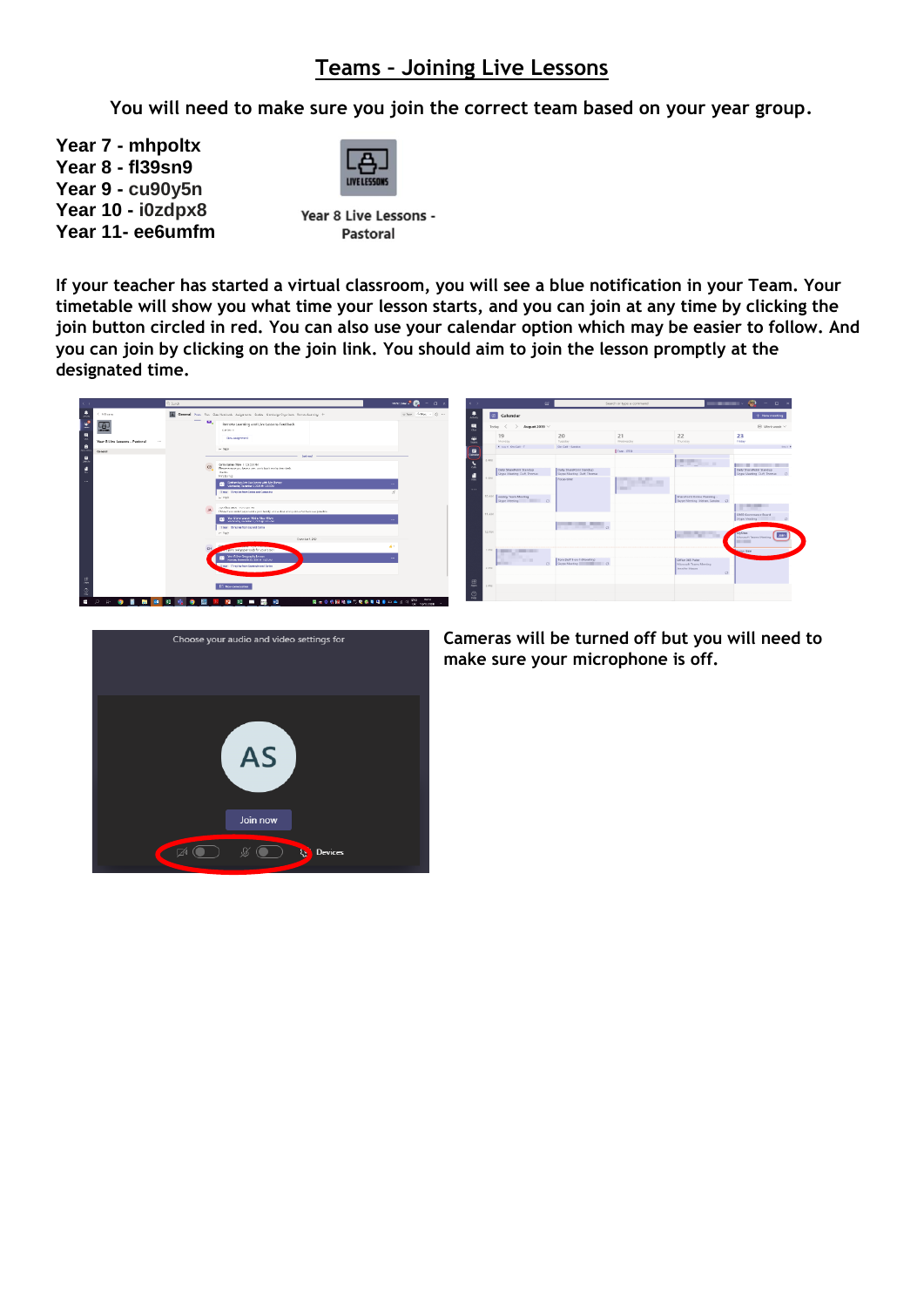### **Teams – Join the rest of your classes using your class codes**

The class code is a 7-character code, made up of letters and numbers – the letters are all lower case.

You can find these here:

<https://livenwhcac.sharepoint.com/sites/MATStudents/Shared%20Documents/TNA/Class%20Codes>

Or on [www.nuneatonacademy.co.uk/teams](http://www.nuneatonacademy.co.uk/teams)

Log into Teams, in this example the student already has some of their teams. To put in the code, click join or create a team button in the top right hand corner, circled in red.



Once you click the button, this menu appears.

Put the code in that your teacher has given you and click the  $j\epsilon$  Join a team button circle when inputting your team code, all the letters are lower case.

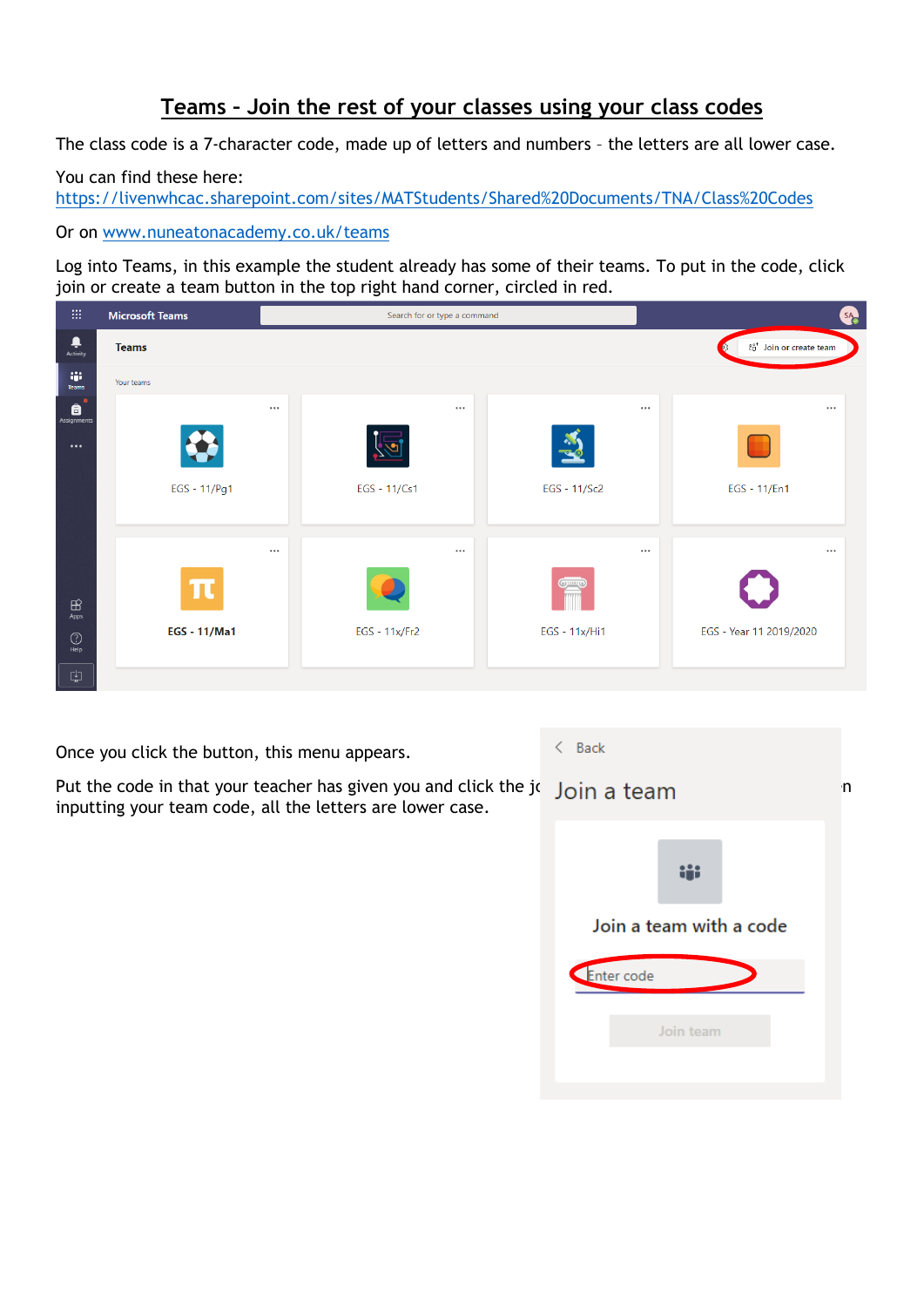# **Teams – Uploading an assignment**

Your teacher can set assignment for you to complete. You can access this is two different way. You can click the assignments button in the left-hand menu to see all the different assignments set by your teacher, or you can click into your class and click on the assignments button circled in yellow.

| :                              | <b>Microsoft Teams</b> | Search for or type a command                                             |
|--------------------------------|------------------------|--------------------------------------------------------------------------|
| $\blacklozenge^0$<br>Activity  | ←<br>All teams         | <b>General</b> Posts Files Class Notebook Assignments<br>් ඊාී<br>Grades |
| <mark>.</mark><br><b>Teams</b> | ໍ່ເບິ່ງ                | Upcoming                                                                 |
| Ô<br>Assignments               | <b>Example Class</b>   | $\vee$ Assigned (1)<br>                                                  |
| $\cdots$                       | General                | Example Tasks<br>$\bullet$<br>Due tomorrow at 23:59                      |
|                                |                        | Completed                                                                |
|                                |                        |                                                                          |

Click on the assignment to access the task.

To add your work, click on the add work. You can add a document that you have already been working on, or create a new one that you can do your work on. Your teacher will have given you some instructions on how to submit your work.

| General Posts Files Class Notebook Assignments Grades<br>້ ເຖິງ                                                      |                     | ⊬ <sup>7</sup> "     |
|----------------------------------------------------------------------------------------------------------------------|---------------------|----------------------|
| Back<br>✓                                                                                                            |                     | பி<br><b>Hand in</b> |
| <b>Example Tasks</b><br>Due tomorrow at 23:59                                                                        | Points<br>No points |                      |
| Instructions<br>Describe the character of Eve Smith in An Inspector Calls. Three<br>paragraphs<br>v work<br>Add work |                     |                      |